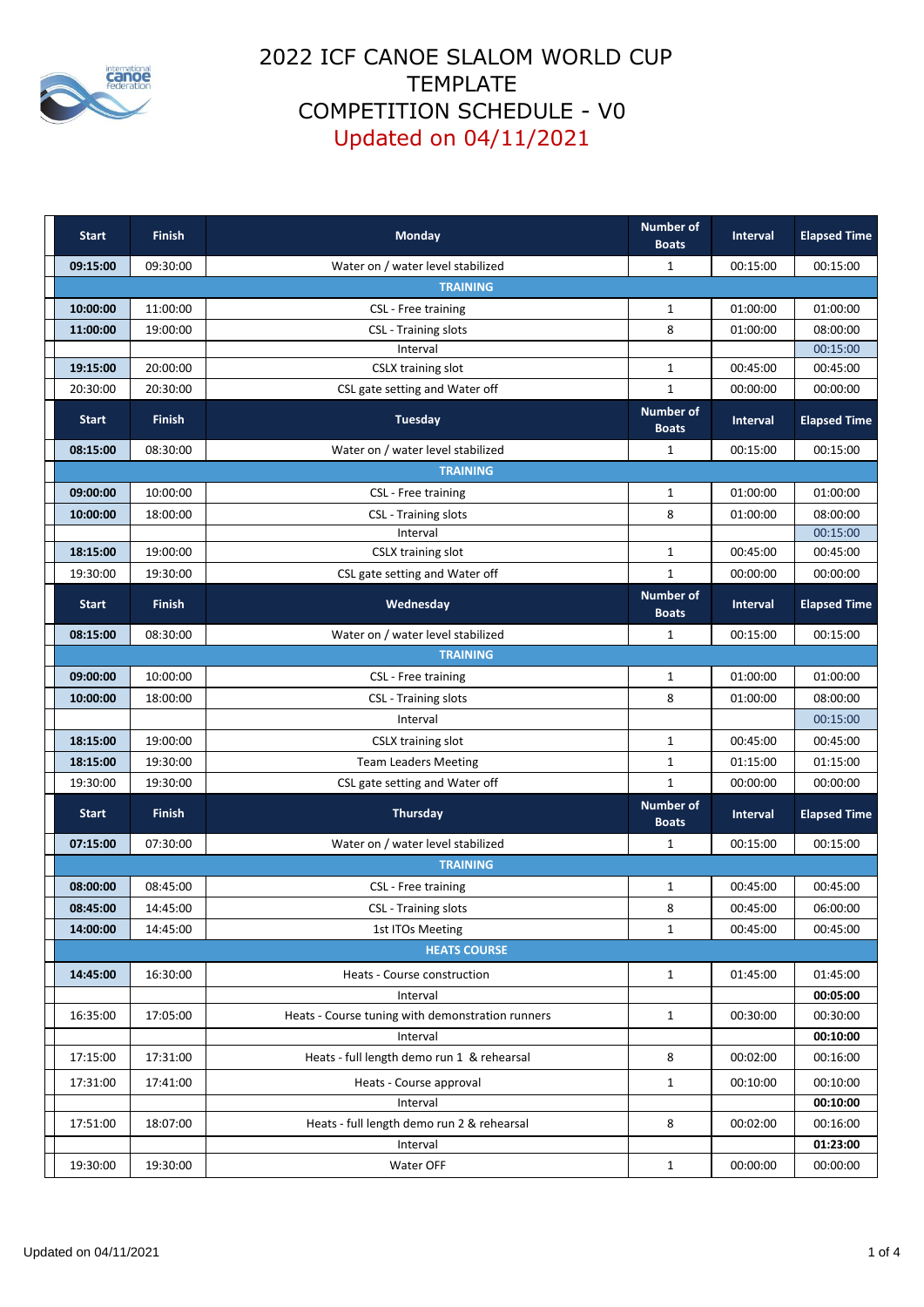

| <b>Start</b>                 | <b>Finish</b> | Friday                                                        | <b>Number of</b><br><b>Boats</b> | Interval | <b>Elapsed Time</b> |  |  |
|------------------------------|---------------|---------------------------------------------------------------|----------------------------------|----------|---------------------|--|--|
| 07:00:00                     | 07:15:00      | Water on / water level stabilized                             | $\mathbf{1}$                     | 00:15:00 | 00:15:00            |  |  |
|                              |               | <b>FORERUNNERS - Group 1</b>                                  |                                  |          |                     |  |  |
| 08:45:00                     | 08:49:00      | Forerunners                                                   | 4                                | 00:01:00 | 00:04:00            |  |  |
|                              |               | Interval                                                      |                                  |          | 00:11:00            |  |  |
|                              |               | <b>GROUP 1 - Heats run 1</b>                                  |                                  |          |                     |  |  |
| 09:00:00                     | 10:00:00      | Women's Kayak - Heats run 1                                   | 60                               | 00:01:00 | 01:00:00            |  |  |
|                              |               | Interval                                                      |                                  |          | 00:04:00            |  |  |
| 10:04:00                     | 11:24:00      | Men's Kayak - Heats run 1                                     | 80                               | 00:01:00 | 01:20:00            |  |  |
|                              |               | Interval                                                      |                                  |          | 00:10:00            |  |  |
|                              |               | <b>GROUP 1 - Heats run 2</b>                                  |                                  |          |                     |  |  |
| 11:34:00                     | 12:14:00      | Women's Kayak - Heats run 2                                   | 40                               | 00:01:00 | 00:40:00            |  |  |
|                              |               | Interval                                                      |                                  |          | 00:04:00            |  |  |
| 12:18:00                     | 13:08:00      | Men's Kayak - Heats run 2                                     | 50                               | 00:01:00 | 00:50:00            |  |  |
|                              |               | Interval                                                      |                                  |          | 00:52:00            |  |  |
|                              |               | <b>FORERUNNERS - Group 2</b>                                  |                                  |          |                     |  |  |
| 14:00:00                     | 14:04:00      | Forerunners                                                   | 4                                | 00:01:00 | 00:04:00            |  |  |
|                              |               | Interval                                                      |                                  |          | 00:11:00            |  |  |
|                              |               | <b>GROUP 2 - Heats run 1</b>                                  |                                  |          |                     |  |  |
| 14:15:00                     | 15:05:00      | Women's Canoe - Heats run 1                                   | 50                               | 00:01:00 | 00:50:00            |  |  |
|                              |               | Interval                                                      |                                  |          | 00:04:00            |  |  |
| 15:09:00                     | 16:04:00      | Men's Canoe - Heats run 1                                     | 55                               | 00:01:00 | 00:55:00            |  |  |
|                              |               | Interval                                                      |                                  |          | 00:10:00            |  |  |
| <b>GROUP 2 - Heats run 2</b> |               |                                                               |                                  |          |                     |  |  |
| 16:14:00                     | 16:44:00      | Women's Canoe - Heats run 2                                   | 30                               | 00:01:00 | 00:30:00            |  |  |
|                              |               | Interval                                                      |                                  |          | 00:04:00            |  |  |
| 16:48:00                     | 17:23:00      | Men's Canoe - Heats run 2                                     | 35                               | 00:01:00 | 00:35:00            |  |  |
|                              |               | Interval                                                      |                                  |          | 00:07:00            |  |  |
|                              |               | <b>SEMI FINAL / FINAL COURSE</b>                              |                                  |          |                     |  |  |
| 17:30:00                     | 19:00:00      | Semi final / Final - Course construction                      | $\mathbf{1}$                     | 01:30:00 | 01:30:00            |  |  |
|                              |               | Interval                                                      |                                  |          | 00:05:00            |  |  |
| 19:05:00                     | 19:35:00      | Semi final / Final - Course tuning with demonstration runners | $\mathbf{1}$                     | 00:30:00 | 00:30:00            |  |  |
|                              |               | Interval                                                      |                                  |          | 00:10:00            |  |  |
| 19:45:00                     | 20:01:00      | Semi final / Final - full length demo run 1 & rehearsal       | 8                                | 00:02:00 | 00:16:00            |  |  |
| 20:01:00                     | 20:11:00      | Semi final / Final - Course approval                          | $\mathbf{1}$                     | 00:10:00 | 00:10:00            |  |  |
|                              |               | Interval                                                      |                                  |          | 00:09:00            |  |  |
| 20:20:00                     | 20:36:00      | Semi final / Final - full length demo run 2 & rehearsal       | 8                                | 00:02:00 | 00:16:00            |  |  |
|                              |               | Interval                                                      |                                  |          | 00:54:00            |  |  |
| 21:30:00                     | 21:30:00      | Water OFF                                                     | $\mathbf 1$                      | 00:00:00 | 00:00:00            |  |  |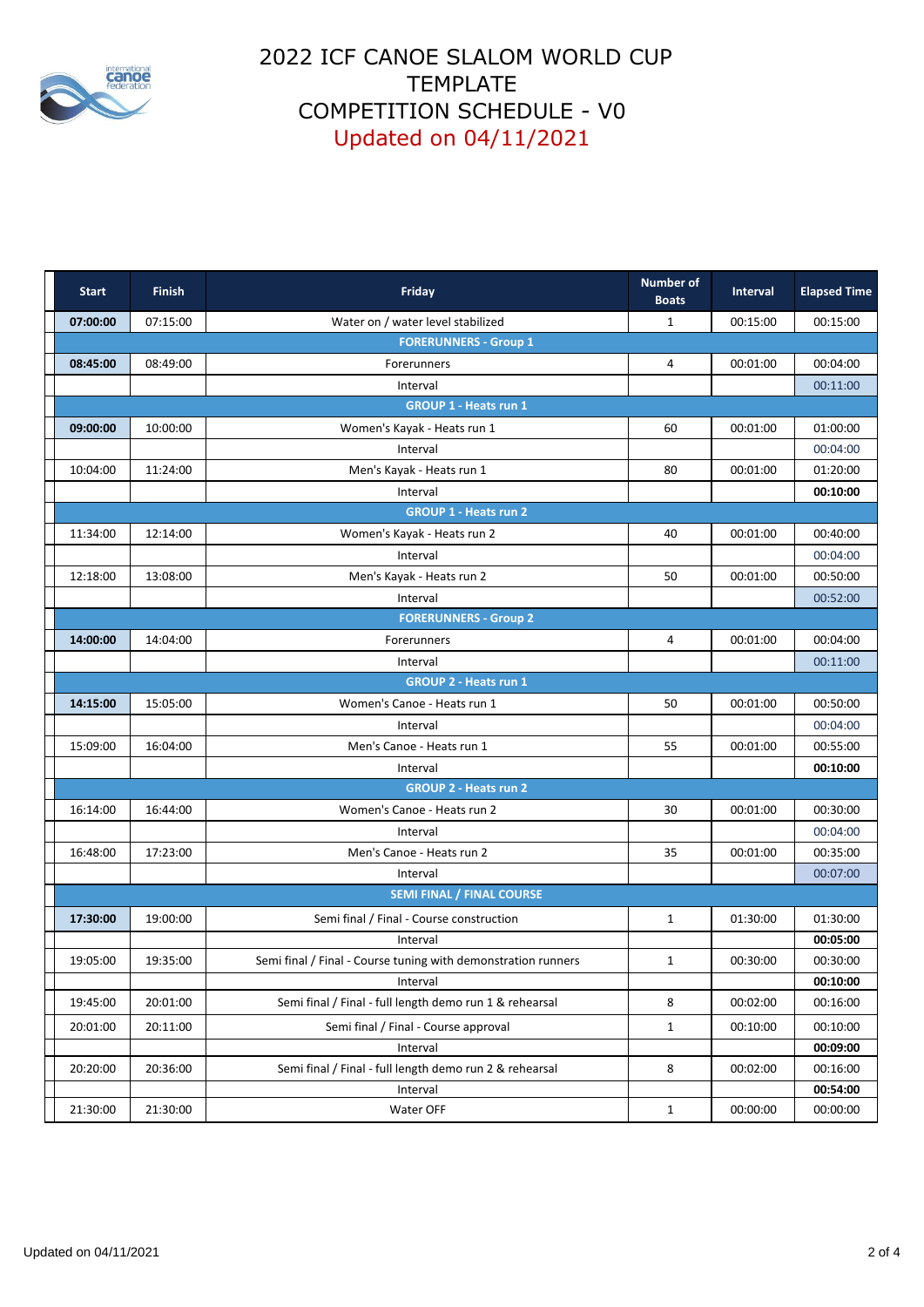

| <b>Start</b>                          | <b>Finish</b> | Saturday                                               | <b>Number of</b><br><b>Boats</b> | <b>Interval</b> | <b>Elapsed Time</b>  |  |
|---------------------------------------|---------------|--------------------------------------------------------|----------------------------------|-----------------|----------------------|--|
| 07:00:00                              | 07:15:00      | Water on / water level stabillized                     | $\mathbf{1}$                     | 00:15:00        | 00:15:00             |  |
| 08:45:00                              | 08:53:00      | Forerunners                                            | 4                                | 00:02:00        | 00:08:00             |  |
|                                       |               | Interval                                               |                                  |                 | 00:07:00             |  |
|                                       |               | <b>Group 1 - Semi finals</b>                           |                                  |                 |                      |  |
| 09:00:00                              | 10:00:00      | Women's Kayak Semi final                               | 30                               | 00:02:00        | 01:00:00             |  |
|                                       |               | Interval                                               |                                  |                 | 00:05:00             |  |
| 10:05:00                              | 11:25:00      | Men's Kayak Semi final                                 | 40                               | 00:02:00        | 01:20:00             |  |
|                                       |               | Interval                                               |                                  |                 | 00:35:00             |  |
|                                       |               | <b>Group 1 - Finals &amp; Medals</b>                   |                                  |                 |                      |  |
| 12:00:00                              | 12:03:00      | International TV feed ON                               | $\mathbf{1}$                     | 00:03:00        | 00:03:00             |  |
| 12:03:00                              | 12:35:00      | Women's Kayak Final (2 minutes break after the 5th)    | 10                               | 00:03:00        | 00:32:00             |  |
|                                       |               | Interval                                               |                                  |                 | 00:05:00             |  |
| 12:40:00                              | 13:12:00      | Men's Kayak Final (2 minutes break after the 5th)      | 10                               | 00:03:00        | 00:32:00             |  |
| 13:12:00                              | 13:15:00      | International TV feed OFF                              | $\mathbf{1}$                     | 00:03:00        | 00:03:00             |  |
|                                       |               | Interval                                               |                                  |                 | 00:03:00             |  |
| 13:18:00                              | 13:24:00      | Women's Kayak - Medals ceremony                        | $\mathbf{1}$                     | 00:06:00        | 00:06:00             |  |
|                                       |               | Interval                                               |                                  |                 | 00:01:00             |  |
| 13:25:00                              | 13:31:00      | Men's Kayak - Medals ceremony                          | $\mathbf{1}$                     | 00:06:00        | 00:06:00             |  |
| <b>CSL COMPETITION COURSE REMOVAL</b> |               |                                                        |                                  |                 |                      |  |
| 13:15:00                              | 13:45:00      | Course removal                                         | $\mathbf{1}$                     | 00:30:00        | 00:30:00             |  |
| 13:45:00                              | 15:15:00      | <b>CSLX Course Construction</b>                        | $\mathbf{1}$                     | 01:30:00        | 01:30:00             |  |
| 15:15:00                              | 15:40:00      | <b>CSLX Course Observation</b>                         | $\mathbf{1}$                     | 00:25:00        | 00:25:00             |  |
| 15:40:00                              | 15:43:00      | Forerunners                                            | $\overline{4}$                   | 00:00:45        | 00:03:00             |  |
|                                       |               | Interval                                               |                                  |                 | 00:17:00             |  |
|                                       |               | <b>EXTREME CANOE SLALOM - TIME TRIALS</b>              |                                  |                 |                      |  |
| 16:00:00                              | 16:30:00      | Women's Extreme Canoe Slalom - Time trials<br>Interval | 40                               | 00:00:45        | 00:30:00<br>00:03:45 |  |
| 16:33:45                              | 17:15:00      | Men's Extreme Canoe Slalom - Time trials               | 55                               | 00:00:45        | 00:41:15             |  |
|                                       |               | Interval                                               |                                  |                 | 00:05:00             |  |
|                                       |               | <b>CSL COMPETITION COURSE SETTING</b>                  |                                  |                 |                      |  |
| 17:20:00                              | 18:20:00      | Course setting                                         | $\mathbf{1}$                     | 01:00:00        | 01:00:00             |  |
|                                       |               | Interval                                               |                                  |                 | 00:15:00             |  |
| 18:35:00                              | 18:35:00      | Water OFF                                              | $\mathbf{1}$                     | 00:00:00        | 00:00:00             |  |